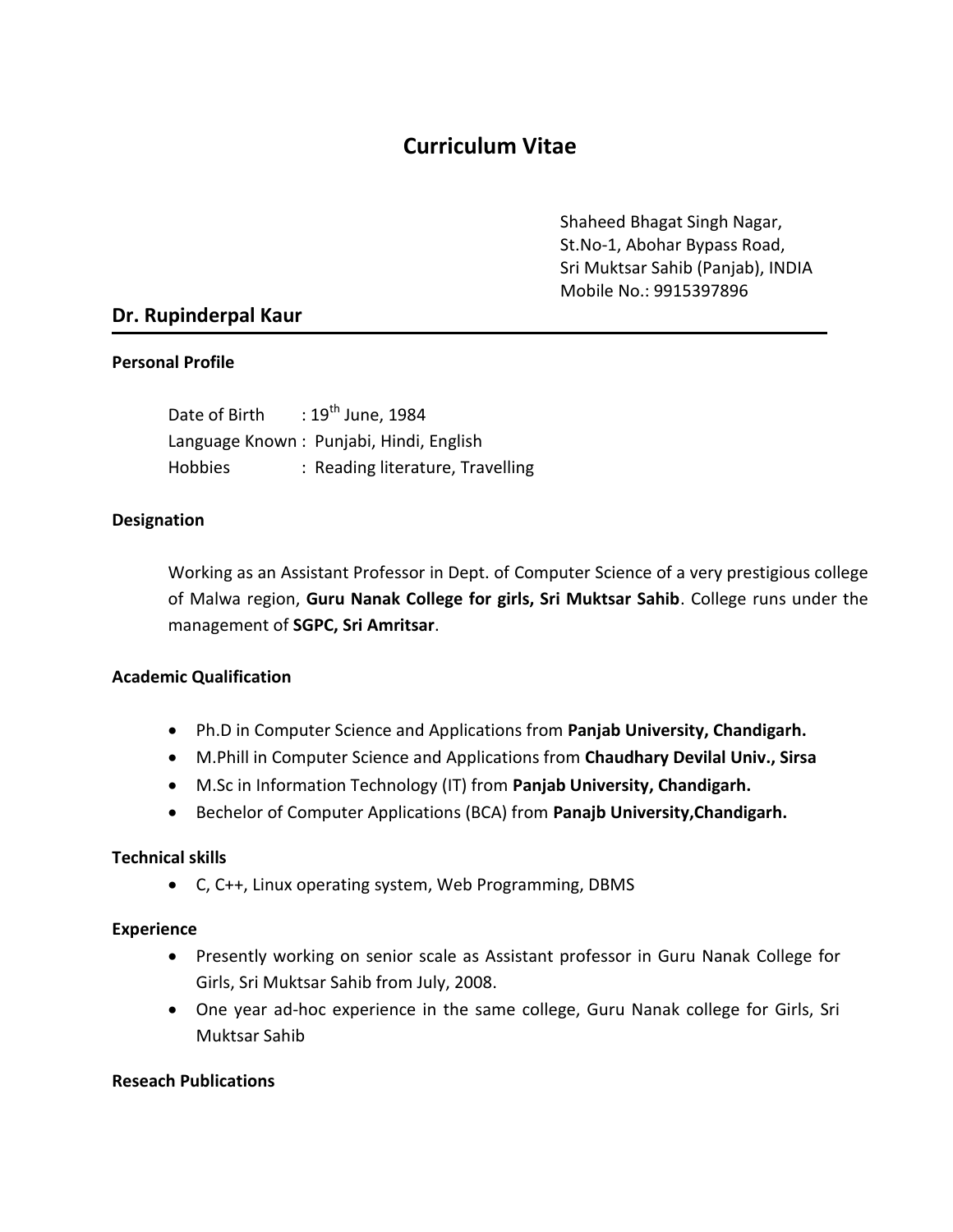- Kaur, Rupinder pal. "STATISTICS OF CYBER CRIME IN INDIA: AN OVERVIEW." International Journal of Engineering and Computer Science 2.08 (2013).
- Kaur, Rupinder Pal, and Amanpreet Kaur. "Perspectives of Mobile Cloud Computing: Architecture, Applications and Issues." International Journal of Computer Applications 101.3 (2014).
- Kaur, Rupinder Pal " Big Data: architectures and issues" published in refereed international journal of Advance Research in Science and Engineering , Vol. 6, Issue No. 3, ISSN No. -2319-8354 , pp.- 378-382 (2017)
- Kaur, Rupinderpal, and Manish Kumar Jindal. "Problems in Making OCR of Gurumukhi Script Newspapers." International Journal of Advanced Research in Computer Science 7.6 (2016).
- Kaur, Rupinder Pal, and Manish Kumar Jinda. "A Survey on Newspaper Image Segmentation Techniques." International journal of Advance Research in Science and Engneering, Vol. 6(1), 1789-1797 (2017)
- Kaur, Rupinder Pal, and Manish Kumar Jindal. "Headline and column segmentation in printed Gurumukhi Script Newspapers." Smart Innovations in Communication and Computational Sciences. Springer, Singapore, 59-67 (2019)
- Kaur, Rupinder Pal, M. K. Jindal, and Munish Kumar. "Zone Segmentation of a Text Line Printed in Gurmukhi Script Newspaper." 2018 Fifth International Conference on Parallel, Distributed and Grid Computing (PDGC). IEEE, (2018)
- Kaur, Rupinder Pal, Manish Kumar Jindal, and Munish Kumar. "Recognition of newspaper printed in Gurumukhi script." Journal of Central South University, 2495- 2503 (2019)
- Kaur, Rupinder Pal, Munish Kumar, and M. K. Jindal. "Newspaper text recognition of Gurumukhi script using random forest classifier." Multimedia Tools and Applications, 1-14. (2019)
- Kaur, Rupinder Pal, Munish Kumar, and M. K. Jindal." TxtLineSeg: Text Line Segmentation of Unconstrained Printed Text in Devanagari Script." In proceedings of computational methods and data engineering(Springer), Accepted
- Kaur, Rupinder Pal, Munish Kumar, and M. K. Jindal. "Feature extraction and classification techniques evaluation on recognition of newspaper text printed in Gurumukhi script". International Conference on Machine Intelligence and Data Science Applications (MIDAS, 2020), Springer, Communicated
- Kaur, Rupinder Pal, Munish Kumar, and M. K. Jindal. " A hybrid technique for text and graphics segmentation of newspaper printed in Gurumukhi script", The visual computer, Springer, communicated
- Kaur, Rupinder Pal, Munish Kumar, and M. K. Jindal. "Newspaper Text Recognition of Non-Indic and Indic Scripts: A Survey," Artificial Intelligence Review, communicated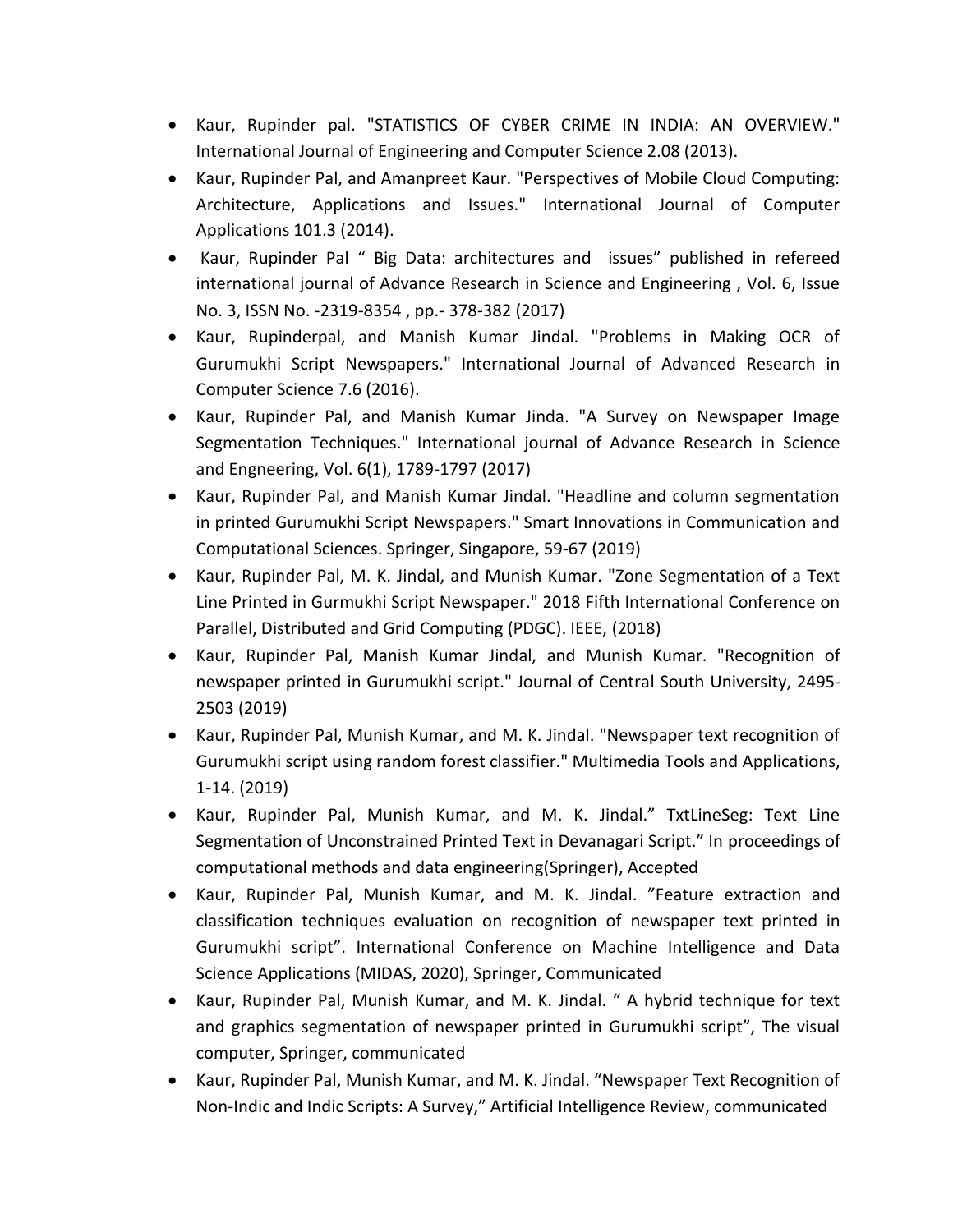Kaur, Rupinder Pal, Munish Kumar, and M. K. Jindal ."Proposed Algorithms for Line Segmentation of Newspapers Printed in Gurumukhi Script," Soft Computing, Springer, Communicated

## **Papers Presented**

- Paper presented in PTU sponsored national conference on topic "Cloud Computing" on 31<sup>st</sup> March, 2012 at Gujjranwala College, Ludhiana.
- Paper presented in International conference 'Regicon -15' on topic "Review of Techniques for making OCR of Gurumukhi script Newspaper" on 18<sup>th</sup> Sep, 2015 at Dept of comp.sc. Punjabi university, Patiala.
- Paper presented in CDC sponsored seminar on "A study on E-learning, needs and issues" on 24<sup>th</sup> Feb, 2016 at JD institute of management and technology, Muktsar.
- Paper presented in UGC sponsored national conference on topic "BIG DATA-Frontiers of next generation" on  $5<sup>th</sup>$  March, 2016 at DAV college for women, Ferozpur.
- Paper presented in CDC sponsored national seminar on topic "NAAC Accreditation methodology, process and problems" on  $29<sup>th</sup>$  March 2016.
- Paper presented on topic "problems in making OCR of Gurumukhi Script Newspapers" in international conference on "Recent trends in computer science" on 22 August ,2016 at Guru Nanak college, Budhlada.

### **Other Activities and Duties**

- Active reviewer of IGI global books
- Acted as superintendant and deputy superintendant in Panjab university examinations held at different times.
- Member of subject expert team in interviews for the posts of computer science and applications at Govt. College, Muktsar.
- Delivered a guest lecture on scope and future of information technology to students of +2 at Govt. Girls School, Sri Muktsar Sahib.
- Acted as a member of flying squad in the secondary school examinations being appointed by Chairperson, Punjab School Education Board, Mohali.
- Acted as member of verification team to verify post metric scholarship forms of five different colleges.
- Member of organizing committee for B.ed enterances exams held in college campus.
- Programm Officer, NSS, Guru Nanak college for Girls, Sri Muktsar Sahib